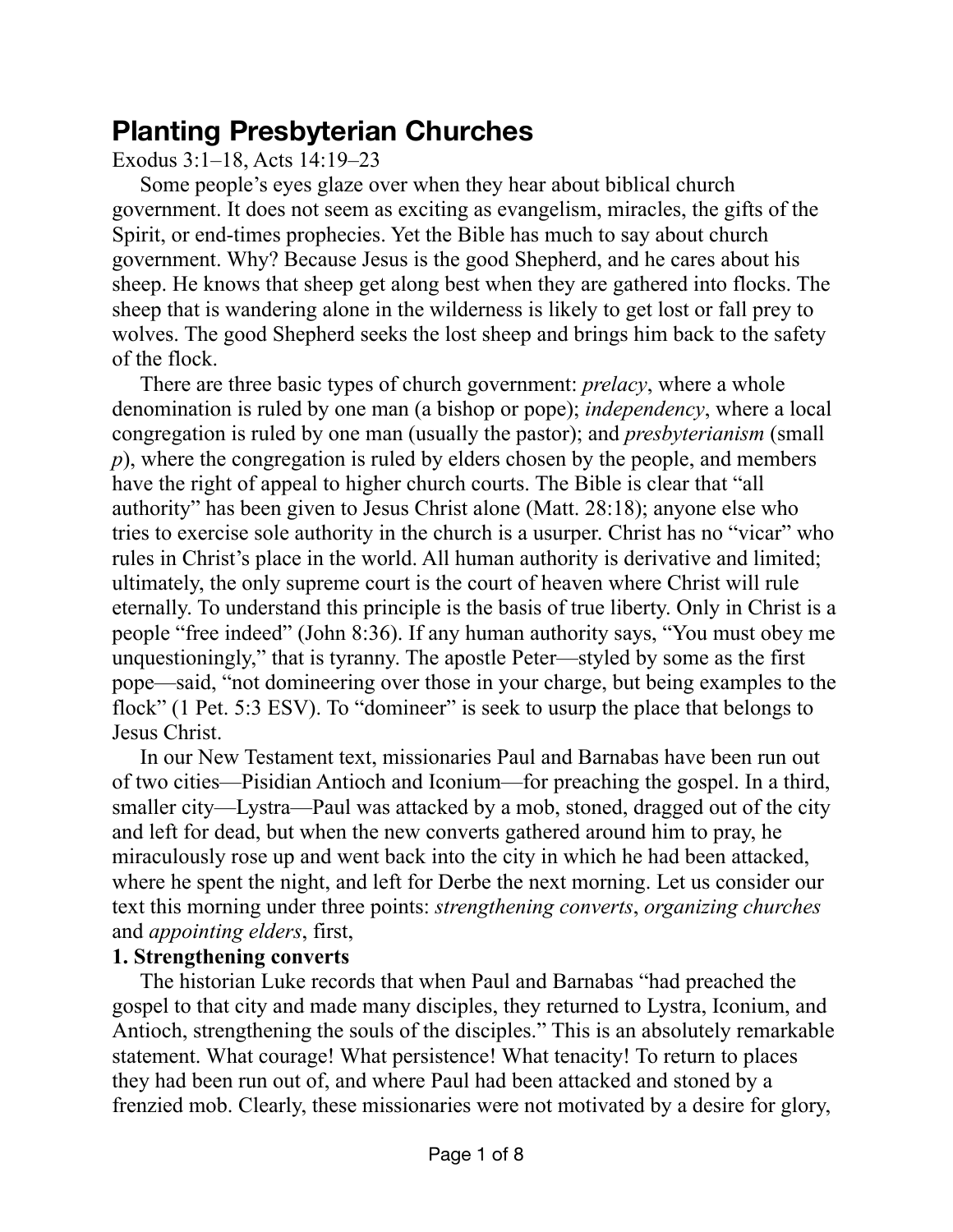fame or ease. They were not seeking the good life. They did not travel by private jet and own mansions in affluent suburbs. They were not chauffeured around in fine automobiles. They were motivated by one thing: a desire to be faithful to the Lord who had called them, who himself left the ivory palaces of heaven to come to a sin-cursed earth, to be born of a poor virgin, to live a perfect life, to be our Prophet, Priest and King.

This is the season of the year when many people celebrate the birth of Christ, the incarnation, when "the Word was made flesh." It is proper to do this as families and individuals, but the Bible does not make this a church holiday; under the New Testament the only holiday (holy day) is the weekly Sabbath, the first day of the week, the day that the church comes together to worship and experience our liberty in Christ. As followers of Christ we set aside our regular labors of the other six days and rest unto the Lord, which is a type of our eternal rest in heaven.

As Paul and Barnabas traveled around the ancient world they told people about Christ, the long-promised Messiah, the second Person of the holy Trinity who was incarnate by the Holy Ghost, born of the Virgin Mary and came into this world to be our Savior, to "save his people from their sins" (Matt. 1:21). Here is the Holy One of God who went to the cross to die for our sins according to the Scripture, to be buried in a borrowed tomb, and to rise again the third day for our justification. He is the only Savior, and all who put their trust in him are saved eternally. This is the gospel, the "good news." It was the message proclaimed by Paul and Barnabas, and the message proclaimed in faithful churches today. Do you know that you are a sinner and have no hope of salvation apart from Christ? If so, then commit your life to him today and become part of the people of God, the church of Jesus Christ. Paul and Barnabas had proclaimed Christ as they went through Pisidian Antioch, Iconium, Lystra and Derbe. Now, they returned to these cities, strengthening the souls of the disciples and exhorting them to continue in the faith. Essentially, what they told them was "You have come to the truth. The Holy Spirit has opened your eyes to the truth of the gospel. You have been brought from darkness to light. 'This is the way, walk ye in it.' Don't stray, don't turn from the holy commandment given unto you. Resolve to be faithful unto death, and the Lord will give you the crown of life. Don't ever lose your focus on Christ."

The church has essentially one message—Christ. The church is commissioned to "go into all the world and preach the gospel" (Mark 16:15). This is the message that every soul the world over needs to hear. The lost need to hear it. The saved need to hear it. New Christians need to hear it. Those who have known the Lord for years need to hear it. "Tell me the old, old story of Jesus and his love." The church has no authority to teach and preach anything else. "You can save yourself if you try hard enough" is not the gospel. The gospel is not about what *you* can do, it is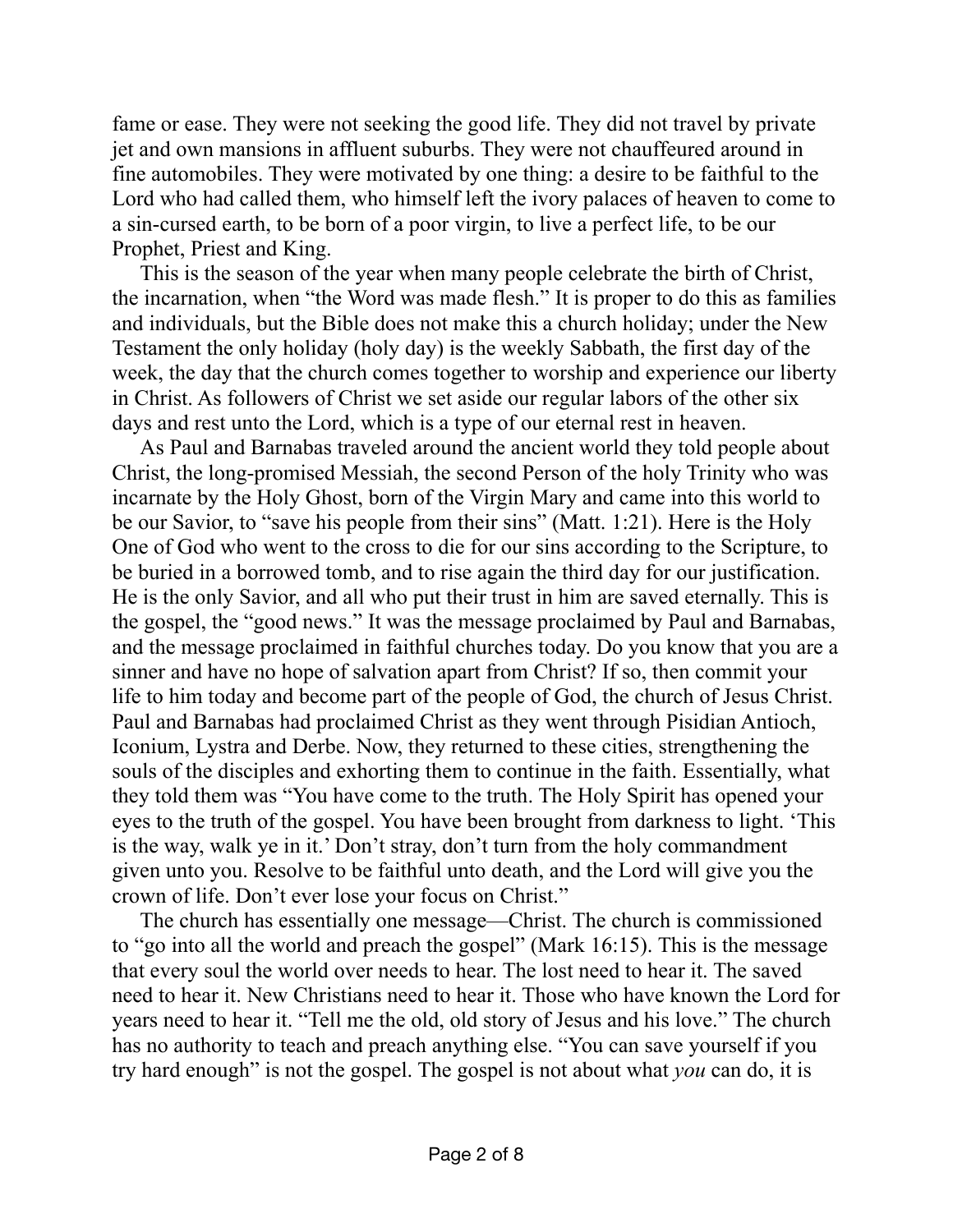about what Christ *has done*. He has done what nobody else can ever do, and that is to save his people from their sins.

It is significant that in the Bible we are compared to sheep. Sheep need a shepherd, and that shepherd is Christ. Sheep are prone to get lost, to stray, to get into trouble. Christ is the good Shepherd. He protects his sheep from wolves, who want to have them for dinner. This is why it is God's will that Christ's sheep be gathered into flocks. God is our Father, but the church is our mother—birthing, nurturing and feeding us. The church must stay on point, preaching the gospel. It must never become distracted from that central message.

Christ's sheep not only need to hear the gospel, but they also need the church. They need the care and supervision and protection of the body. The young sheep need the example and testimony of the older, more experienced sheep. They need to know that if they stay in the church, they will be safe; if they run off, they will get into trouble. There is wisdom in the body. Paul would later write, "Now I myself am confident concerning you, my brethren, that you also are full of goodness, filled with all knowledge, able also to admonish one another" (Rom. 15:14). What Paul was saying was that there are gifts within the body that can help people through all the problems they may be going through. The minister cannot do the work of the church alone. There are people that the minister cannot reach, but others in the body can come alongside these people.

One thing that really impresses me about our church is the way that people linger after services to minister to one another. They sincerely want to get to know one another, pray for one another, share with one another, counsel one another, care for one another. Being part of a church is important to your spiritual health. I've been in the ministry for many years. I've seen many young people, especially young men, flounder if they are not a part of the church. If you are a new Christian, don't flounder! Don't be a sheep going astray. Let the body help you return to the Shepherd and Bishop of your soul, Jesus Christ. Attend church every Lord's day unless providentially hindered. Make it your highest priority on the Lord's day, even if you have to sacrifice sleep. Come to church to hear the gospel, then stay and enjoy the fellowship of the saints. God has so constituted us as human beings that we need church fellowship as much as we need family. You sorely need the means of grace—the Word, the sacraments, prayer. These are available in the church of Jesus Christ and nowhere else. Do not neglect these. Sometimes people will say to me, "I know of such and such a couple who read the Bible together and pray together and choose not to be part of a church, and they seem to get along fine." Now reading the Bible together and praying together as a couple is a good thing, but the Bible tells us that Christ is building his *church*. This is the main thing that he is doing in this age. You can't obey Scripture if you stand apart from the church. You need the fellowship of the church. Here is a hospital for the sick and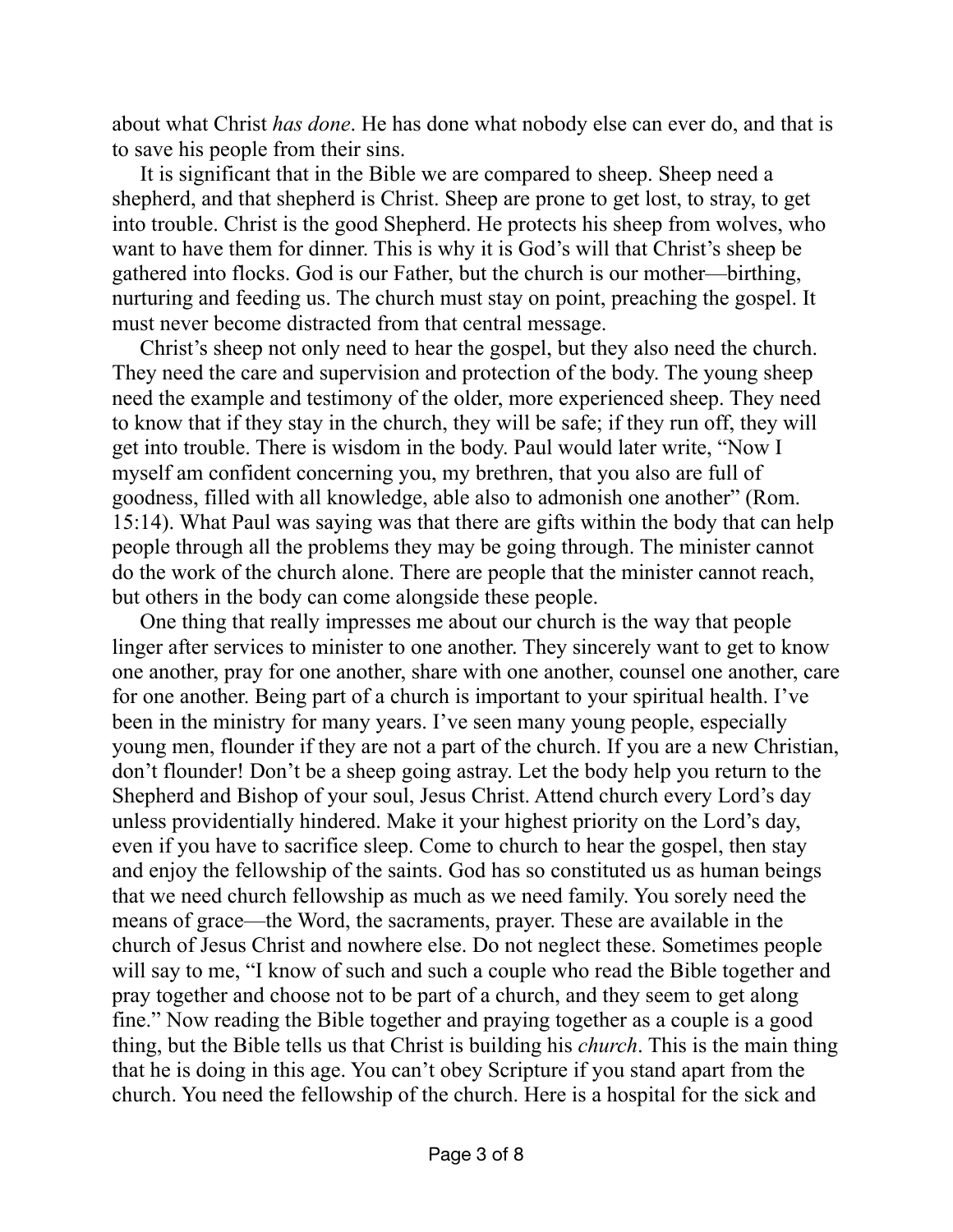broken. Here is a place of untold blessing as we experience our true humanity. God has constituted us as social beings. As the singer said, "People who need people are the happiest people in the world." God never intended us to be alone, to live as recluses, to figure out all truth on our own. We are all prone to self-deception. "The heart is deceitful above all things, and desperately wicked: who can know it?" So we need the church. Do not deprive yourself of the blessing of being a part of Christ's body. "There's a thrill that I feel when I get together with God's wonderful people." Experience it! Paul and Barnabas reminded the saints that "we must through many tribulations enter the kingdom of God." Yes, we will all surely weather the storms of life. We should never pretend that once we come to Christ, everything will be rosy. But Christ's sheep are safest within his flock.

As Paul and Barnabas traveled back to the places where they had evangelized, they focused on strengthening converts. Second, they were

## **2. Organizing churches**

We read that "when they had appointed elders in every church, and prayed with fasting, they commended them to the Lord in whom they had believed." This is really amazing, when you think of it. Paul and Barnabas had been sent out by Christ, through his Spirit, to spread his gospel. In chapter 13:2 we were told that "the Holy Spirit said, 'Now separate to Me Barnabas and Saul for the work to which I have called them.'" That work was specifically to take the gospel to the Gentiles. With these words the foreign missionary movement was launched. The church's focus was to be no longer inward but outward, taking the gospel to the ends of the earth. Now the population of the earth was a lot less then than it is today, but still, this was a huge task. Where to begin? What to focus on? When we have a big job to do, the task can seem overwhelming. The coward within us wants to say, "There's no way I can possibly do that; let's just go watch TV." But God has promised that he will not allow us to be tempted beyond what we are able, but with the temptation he will also make a way of escape, that we may be able to bear it (1 Cor. 10:13). What does he want us to do? To take one step, to do the next thing. Paul and Barnabas were just two men, and they had a whole world to reach. Where to start? They started where God in his providence would lead them. Here were gifted men, men with unique knowledge and insights. By God's grace they had seen converts in four localities. Yet they could not stay in each place permanently, but they had Christ's promise, "lo, I am with you always, even to the end of the age. Amen." So what did they do? They organized churches. This is significant. They didn't just pass out Bibles and say, "Now you just read this and figure things out for yourself." Rather, they "appointed elders in every church, and prayed with fasting, they commended them to the Lord in whom they had believed." What this means in context is that in each of the four cities and towns where they had made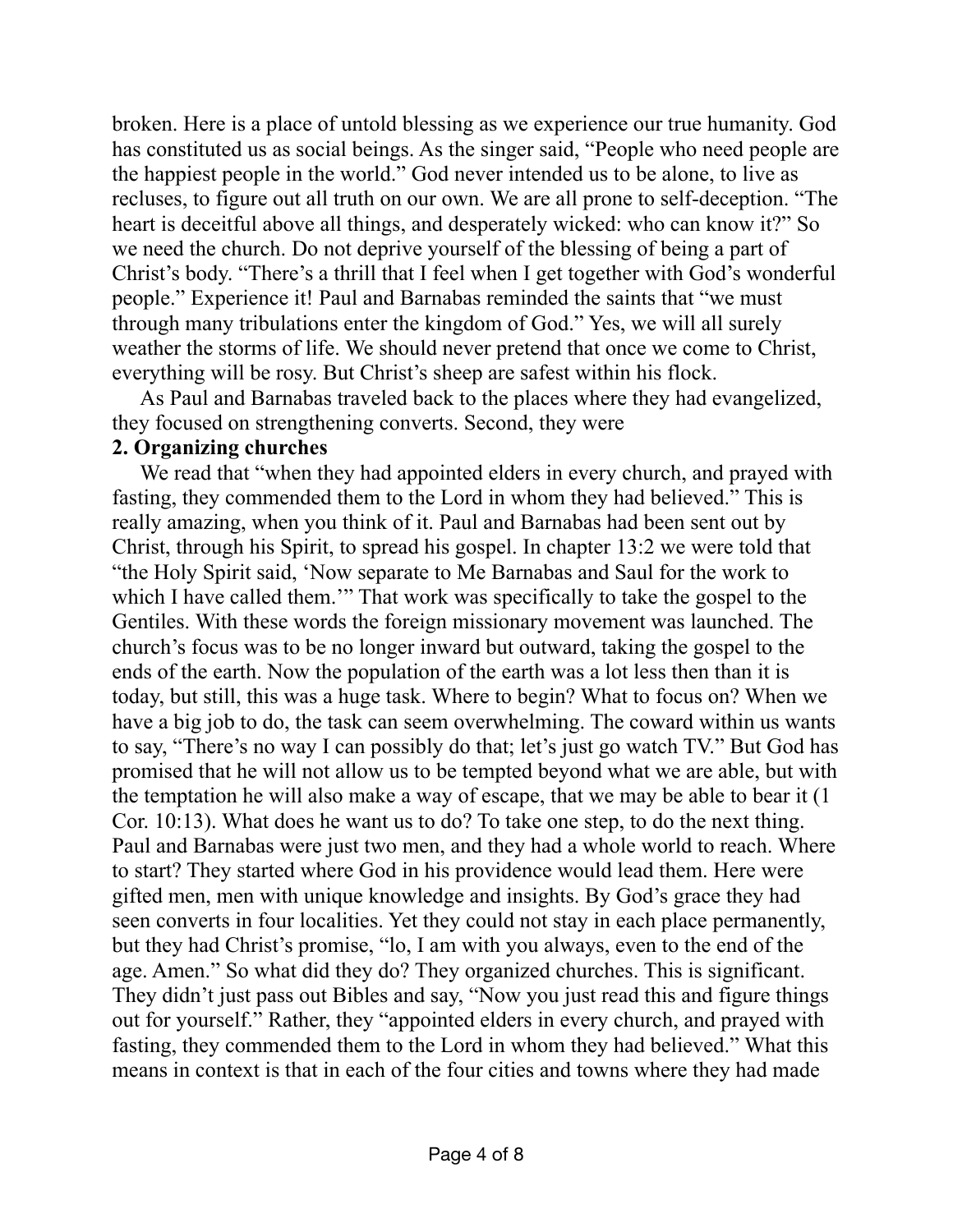converts, Paul and Barnabas established churches, commended the people to the Lord, *and then left*.

This must have been traumatic, not just to the missionaries, but to the individual congregations. They must have thought, *How can we get along without Paul and Barnabas?* These were the men who had brought them to the faith; these were the experts, the men everyone looked up to. Yet these early Christians believed in the power of the Spirit of Christ working in the churches. The missionaries themselves might leave, but the Spirit would not leave. As Jesus had said, "It is to your advantage that I go away; for if I do not go away, the Helper will not come to you; but if I depart, I will send Him to you" (John 16:7). Brothers and sisters, our trust must be in the Christ who said, "I will never leave you nor forsake you; lo, I am with you always, even to the end of the world. Amen." Till the end of time the Spirit of Christ will remain with the church, nurturing and protecting it with divine power.

What can we take away from this? *The work of missions is the establishment of churches*. The Spirit of Christ works through the church to accomplish God's purpose in the world. The work of the church is to proclaim the gospel, make disciples, baptize them, build them up in the faith, and send some out as missionaries to repeat the process. Everywhere the gospel goes, churches are to be established. Paul and Barnabas's work was the work of planting churches particularly *presbyterian* churches, as we will see in our third point,

## **3. Appointing elders**

Back to the text: "when they had appointed elders in every church, and prayed with fasting, they commended them to the Lord in whom they had believed." Let's take a closer look at this text.

First of all, notice that the word "elders" is plural. This is very important. Nowhere does the Bible authorize a church to have only a single elder who exercises sole authority in the church. There was a time a number of years ago when, in the providence of God, this congregation was left with no ruling elders, only the pastor. So what we did, according to our *Book of Church Order*, was to petition the presbytery, the body of the regional church, to assign us a couple of adjunct elders, that is, ordained elders from other churches who would come alongside us and assist us for a time. And this worked out very well, until we were able to ordain two ruling elders. Now, thankfully, we are blessed with four ruling elders, and we pray for more. But the important point is that there must be a *plurality* of elders.

What is an elder? A man who is mature in the faith and able to give leadership to the church. The book of 1 John addresses three categories of believers: "little children," "young men" and "fathers." "Little children" are new converts. They know the basics of the gospel. They know that their sins have been forgiven on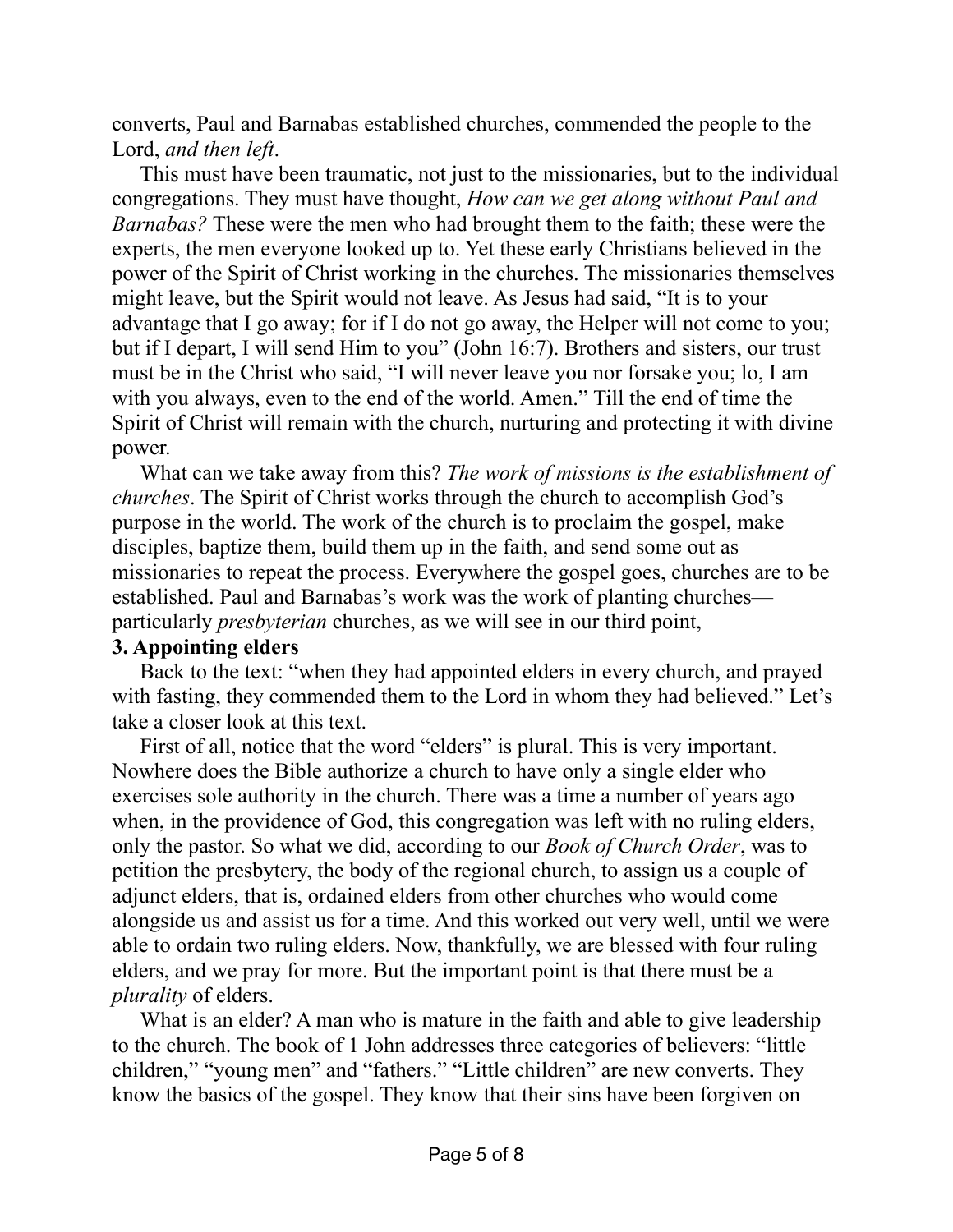behalf of Christ. They know their Father in heaven. "Young men" are strong. The word of God abides in them and they have overcome the wicked one—the devil. "Fathers" understand biblical doctrine; they have "known him who is from the beginning." Moreover, they are able to beget sons and daughters in the faith. The apostle Paul wrote one of his letters "to Timothy, a true son in the faith." An elder is a man who is mature in the faith. He is able to understand and communicate sound doctrine. He is able to lead people to Christ.

In the biblical context "elders" are men. Ordinarily they are to be the husband of one wife, though if his wife were to die, a man would not automatically be disqualified to be an elder. It is also possible for a single man who lives a chaste and exemplary life to be an elder. But the Bible nowhere teaches that elders must take a vow of celibacy, that they must remain unmarried.

We read that Paul and Barnabas "appointed elders in every church." The word for "appointed elders" is very interesting. It is the word χειροτονέω, which means to choose or elect by raising hands. χειροτονέω is related to our word *chiropractor*, which refers to a doctor who heals a patient by pressing with his hands to bring misaligned joints into proper alignment. The word χειροτονέω implies that even though Paul was an apostle—a man personally chosen by the Lord to preach his gospel to the Gentiles, a man having apostolic authority—elders were never imposed on the churches from above; but the people themselves, having been properly instructed, chose as elders men in whom they had confidence that they were men of good Christian character and gifts to serve the body. Elders were appointed with the raising of hands. And so it is today. Elders and pastors are never imposed on a church. Rather, they are chosen by the people.

Elders are to be godly men. Titus 1 and 1 Timothy 3 set forth the qualifications for an elder. He must be "blameless, the husband of one wife, temperate, soberminded, of good behavior, hospitable, able to teach; not given to wine, not violent, not greedy for money, but gentle, not quarrelsome, not covetous; one who rules his own house well … Moreover he must have a good testimony among those who are outside." The Bible emphasizes that elders must have good character. They must also be "able to teach," that is, teach sound doctrine. They must know their Bible and be able to give good counsel.

Scripture divides the office of elder into two types: ministers of the word, and ruling elders: "Let the elders who rule well be counted worthy of double honor, especially those who labor in the word and doctrine" (1 Tim. 5:17). Notice the word "especially." Paul speaks of "elders who rule well"—that is, ruling elders. Then there are "those who labor in the word and doctrine." "Doctrine" (διδασκαλία) means teaching; teaching elders are ministers of the word and sacrament. According to our *Book of Church Order* teaching elders are men who show competency and proficiency in knowledge of the Scriptures, the original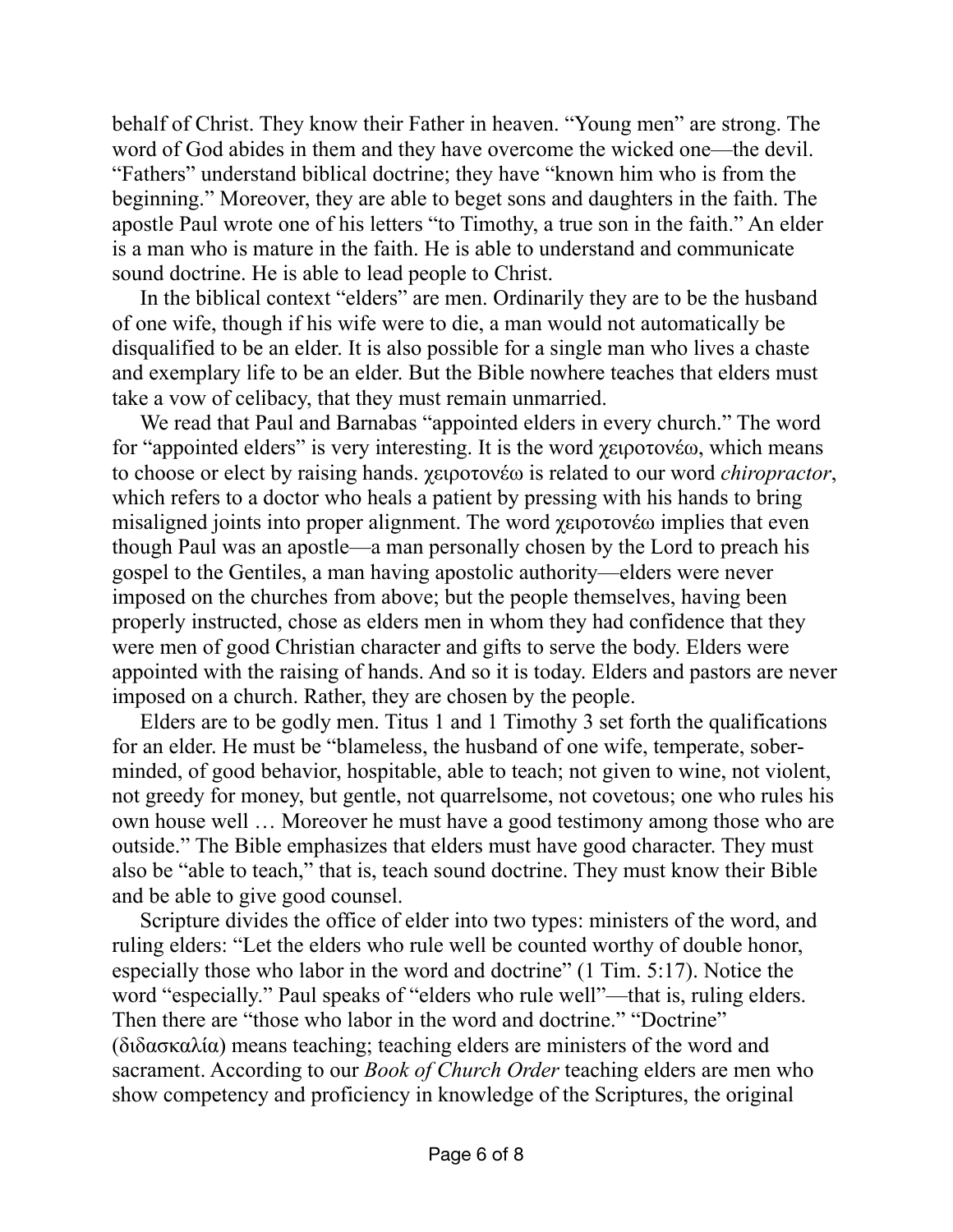languages of Hebrew and Greek, theology and church history. They are ordained by the presbytery. On the other hand, ruling elders are ordained by the local session.

So in a biblical church there is a plurality of elders—ideally, a minister of the word and ruling elders. One reason the contemporary church is so weak is its failure to understand and implement the biblical form of government, particularly the scriptural office of ruling elder. Christ, the head of the church, instituted the office of ruling elder for the spiritual welfare of his people. Only a biblical view of eldership will enable the church to avoid the two extremes of *dictatorship*, on the one hand, and *individualism*, on the other[.1](#page-6-0)

<span id="page-6-1"></span>So here in our New Testament text we find Paul and Barnabas ordaining elders. Essentially, they are planting *presbyterian* churches. Where did presbyterian church government come from? From the Old Testament! Remember our reading from the book of Exodus. God had just revealed himself to Moses by his name "I AM WHO I AM." Ultimately, this is the Lord Jesus Christ. "'I am the Alpha and the Omega, the Beginning and the End,' says the Lord, 'who is and who was and who is to come, the Almighty'" (Rev. 1:8). This God reveals himself to Moses and sends him to Egypt. And then he tells him, "Go and gather the *elders* of Israel (יְקָנֵי) ל ֵא ָרְשִׂי(. "He is to tell them that the LORD—Yahweh—had appeared to him and promised that he would bring Israel up out of Egypt. Moses and "the *elders* of Israel" were to go to Pharaoh and say to him, "The LORD God of the Hebrews has met with us; … now, please, let us go three days' journey into the wilderness, that we may sacrifice to the Lord our God."

Two times in our Old Testament reading today there are references to the elders of Israel. The Israelites were slaves in Egypt, yet they were a distinct people with recognized elders—men who were mature in the faith and looked up to by the people. When Israel was established in the Promised Land, it continued to have elders. Many of these elders were a part of the Sanhedrin or Great Council which we see functioning in the New Testament. For over 1500 years the covenant people had had recognized elders. They were exhorted, "Let them exalt Him also in the assembly of the people, and praise Him in the company of the *elders*" (Ps. 107:32). Worship took place under the oversight of elders.

So when Paul and Barnabas established churches in Asia Minor—what is known today as Turkey—they ordained elders. These were godly men chosen by the people by the raising up of hands.

Yet today, many churches do not have elders! Some that have them, choose them on the basis that they are successful businessmen, or that they have a lot of

<span id="page-6-0"></span><sup>&</sup>lt;sup>1</sup> Danny Olinger, "Ordained Servant at Thirty," [https://opc.org/os.html?article\\_id=941](https://opc.org/os.html?article_id=941), citing Gregory E. Reynolds